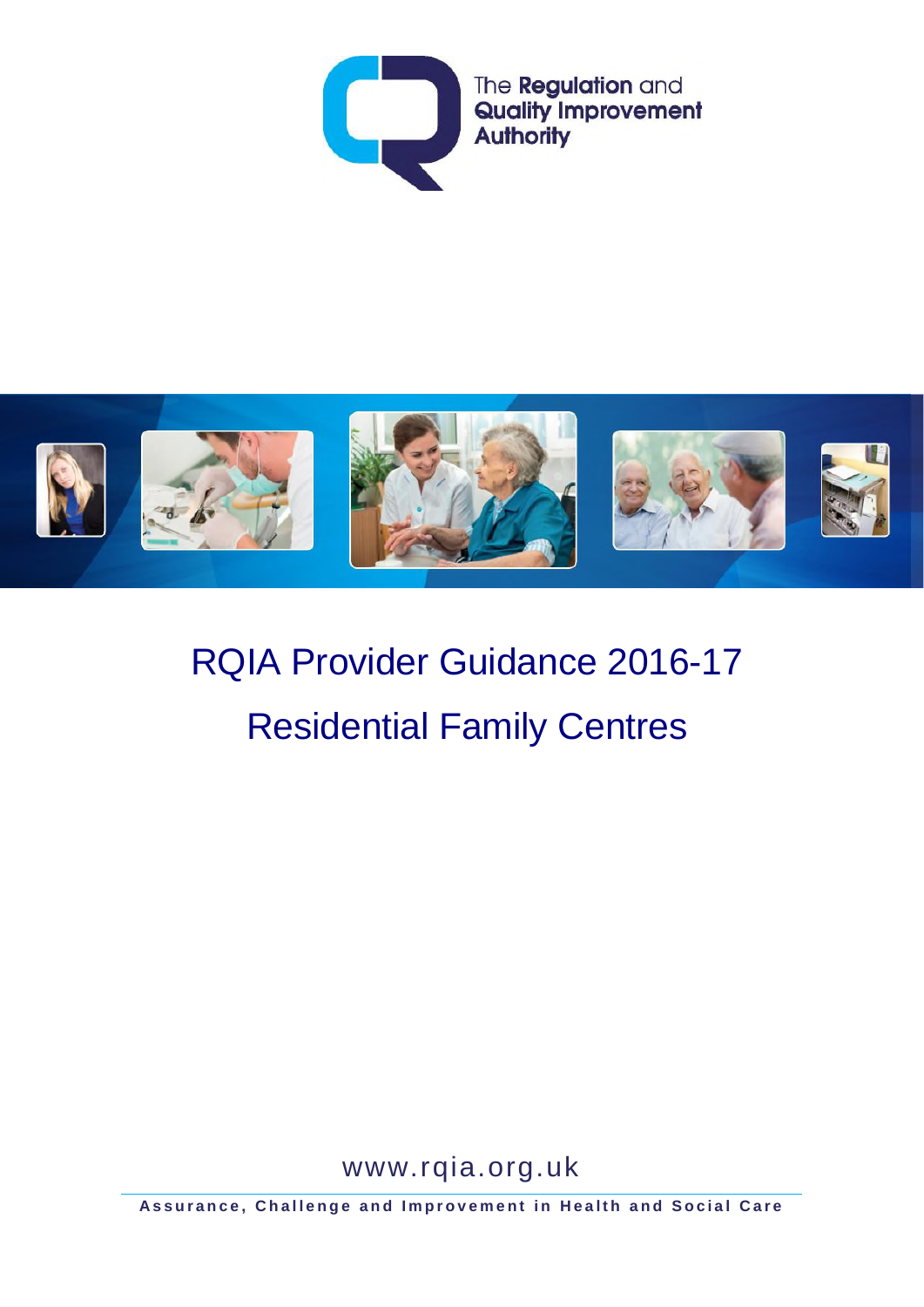# **What we do**

The Regulation and Quality Improvement Authority (RQIA) is the independent body that regulates and inspects the quality and availability of Northern Ireland's health and social care (HSC) services. We were established in 2005 under The Health and Personal Social Services (Quality, Improvement and Regulation)(Northern Ireland) Order 2003 to drive improvements for everyone using health and social care services.

Through our programme of work we provide assurance about the quality of care; challenge poor practice; promote improvement; safeguard the rights of service users; and inform the public through the publication of our reports. RQIA has three main areas of work:

- We register and inspect a wide range of independent and statutory health and social care services.
- We work to assure the quality of services provided by the HSC Board, HSC trusts and agencies through our programme of reviews.
- We undertake a range of responsibilities for people with mental ill health and those with a learning disability.

We inspect and report on the following four domains:

- Is care safe?
- Is care effective?
- Is care compassionate?
- Is the service well led?

RQIA registers and inspects a wide range of health and social care services. These include: nursing, residential care, and children's homes; domiciliary care agencies; day care settings/centres; independent health care; nursing agencies; independent medical agencies; residential family centres; adult placement agencies; voluntary adoption agencies, school boarding departments and young adult supported accommodation (inspected only).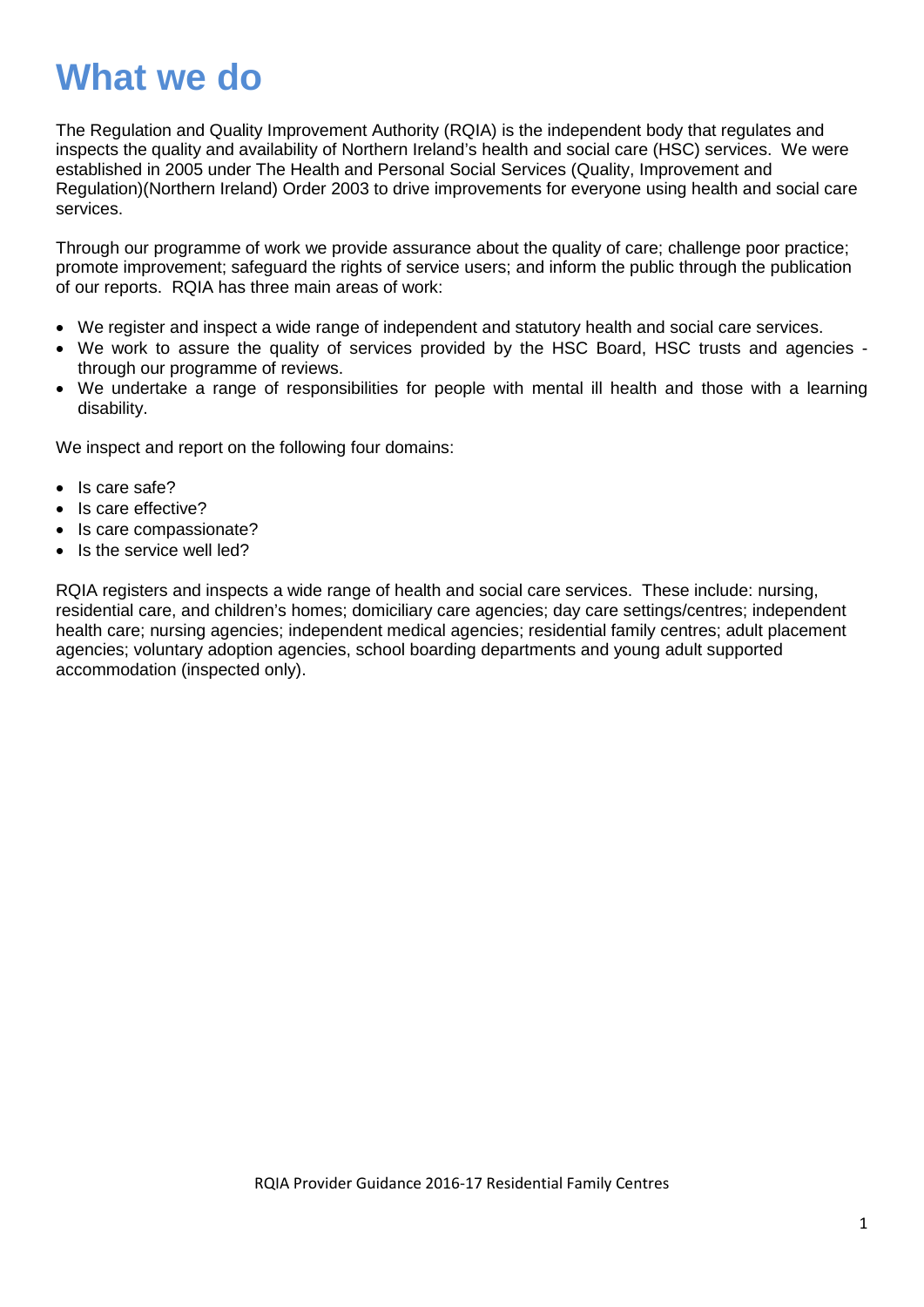## **The four domains**

### Is care safe?

Avoiding and preventing harm to service users from the care. treatment and support that is intended to help them.

### Is the service well led?

Effective leadership, management and governance which creates a culture focused on the needs and the experiences of service users in order to deliver safe. effective and compassionate care.

The right care. at the right time in the right place with the best outcome.

Is care effective?

### **Is Care Compassionate?**

Service users are treated with dignity and respect and should be fully involved in decisions affecting their treatment. care and support.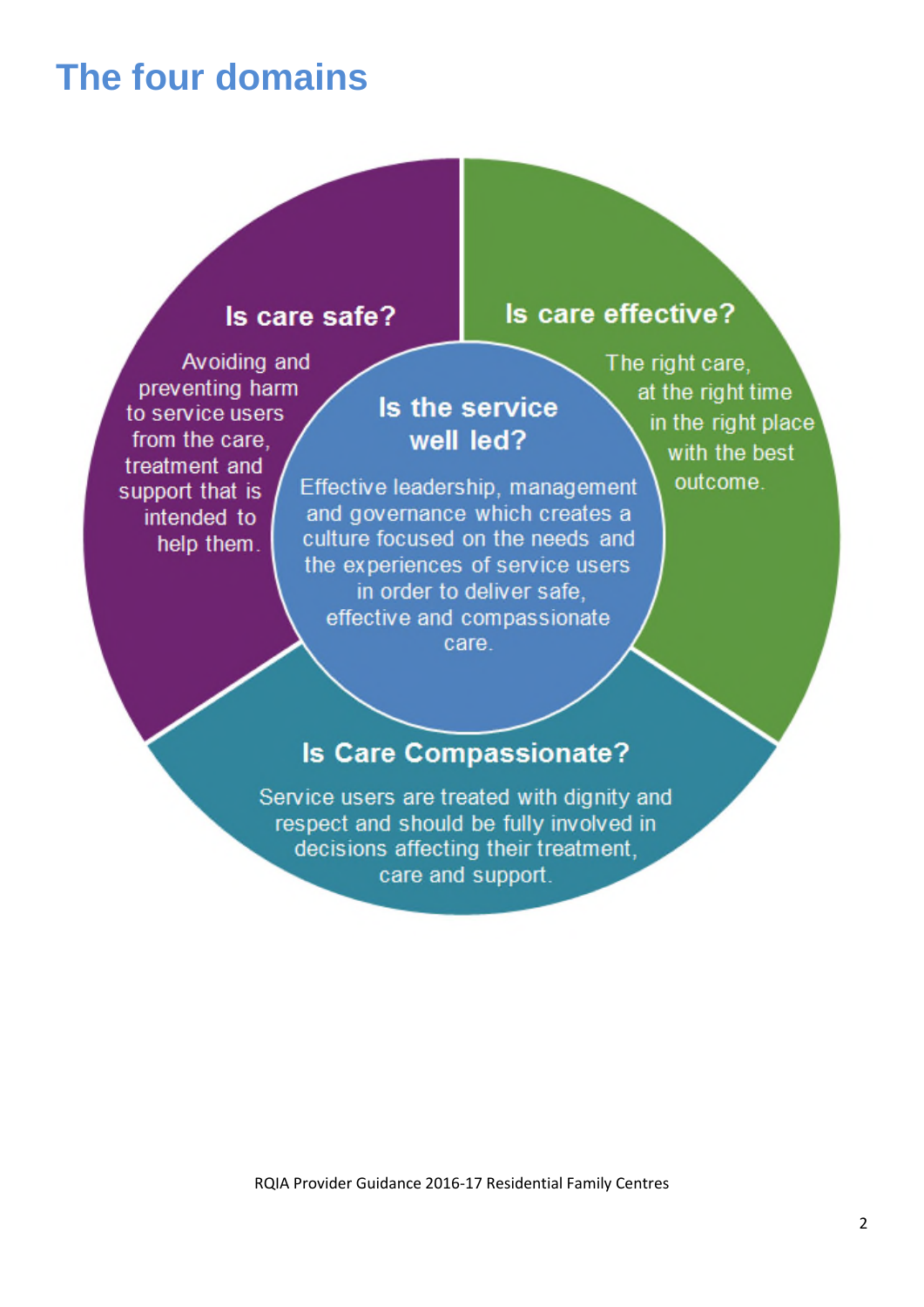# **How we will inspect**

We will inspect every residential family centre at least annually. Our inspectors are most likely to carry out an announced inspection, however from time to time we may carry out an unannounced inspection.

During our inspections we will inspect and report on the following four domains:

- Is care safe?
- Is care effective?
- Is care compassionate?
- Is the service well led?

When we inspect a family centre we aim to:

- Seek the views of the children and families who use the service, or their representatives
- Talk to the management and other staff on the day of the inspection
- Examine a range of records including care records, incidents, complaints and policies
- Provide feedback on the day of the inspection to the manager on the outcome of the inspection; and
- Provide a report of our inspection findings and outline any areas for quality improvement where failings in compliance with regulations and/or standards are identified.

Our inspections are underpinned by:

- The Health and Personal Social Services (Quality, Improvement and Regulation) (Northern Ireland) Order 2003
- The Residential Family Centres Regulations (Northern Ireland) 2007
- The Department of Health, Social Services and Public Safety's (DHSSPS) Residential Family Centres Minimum Standards (2011)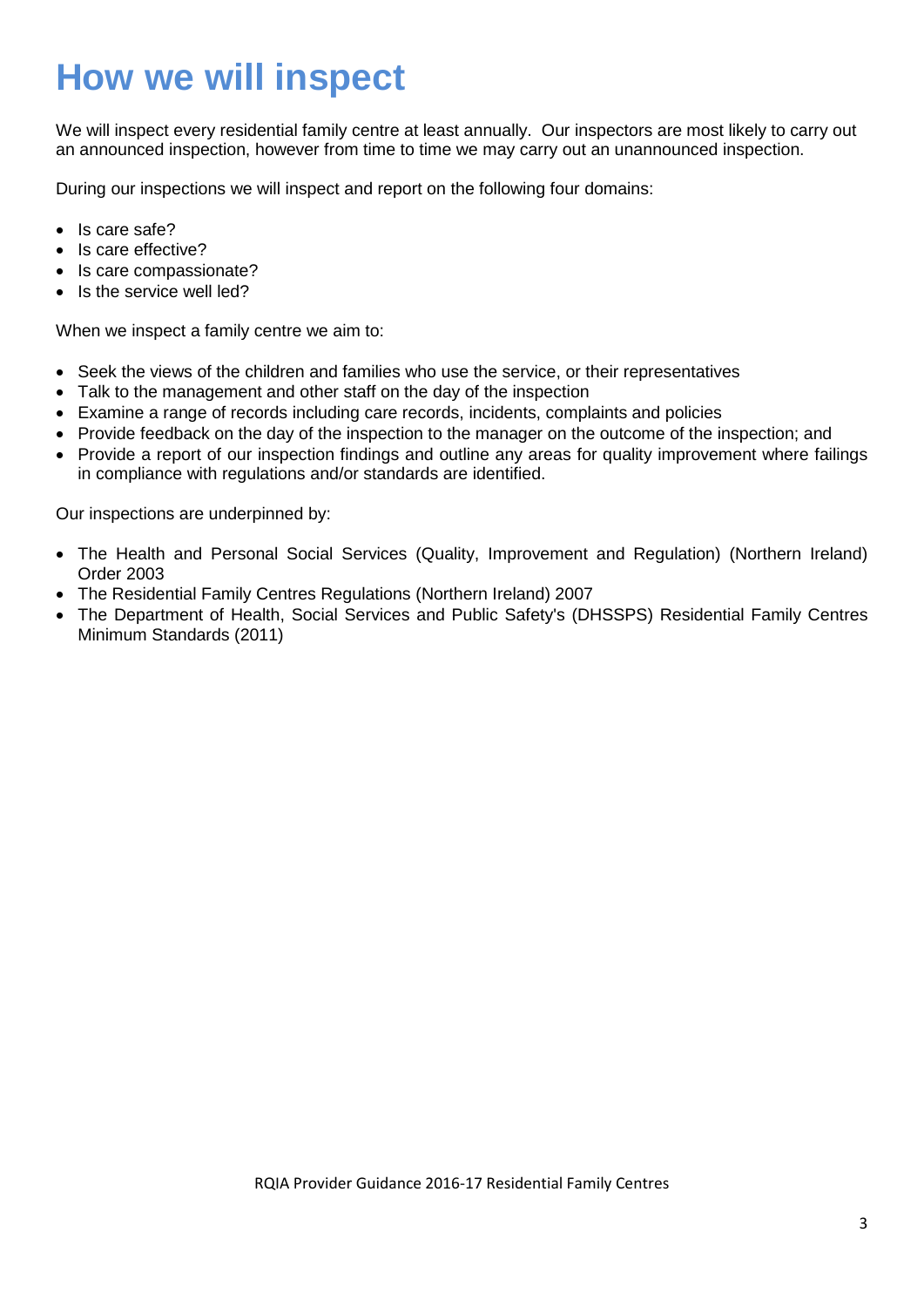# **What we look for when we inspect**

To help us to report on whether the care is safe, effective and compassionate and whether the service is well led, we will look for evidence against the following indicators. The evidence listed for each indicator provides examples of what may be reviewed and should not be considered exhaustive.

### **Is care safe?**

### **Avoiding and preventing harm to service users from the care, treatment and support that is intended to help them.**

### **Indicator S1**

There are, at all times, suitably qualified, competent and experienced persons working in the service in such numbers as are appropriate for the health and welfare of service users.

### **Examples of Evidence**

### **Staffing**

- There is an induction programme in place appropriate to the role
- A system is in place to ensure staff receive annual appraisals and records are retained
- Regular supervision is in place for all staff including ancillary and support staff and students. This includes monitoring of adherence to professional codes of practice
- An annual training programme is in operation which includes safeguarding and other core practice issues such as child sexual exploitation
- Staff have the requisite skills and experience and qualities to undertake their duties
- Staff are able to meet the needs of children with disabilities and/or complex needs
- There are always sufficient numbers of staff available to meet the needs of young people in the centre
- There is a record of rota's in place which confirms that sufficient staff are on duty
- Staff demonstrate compliance with professional codes of practice and post training requirements

### **Recruitment and Selection**

- There is a written policy and procedure for staff recruitment
- Enhanced Access NI checks are received prior to new staff commencing work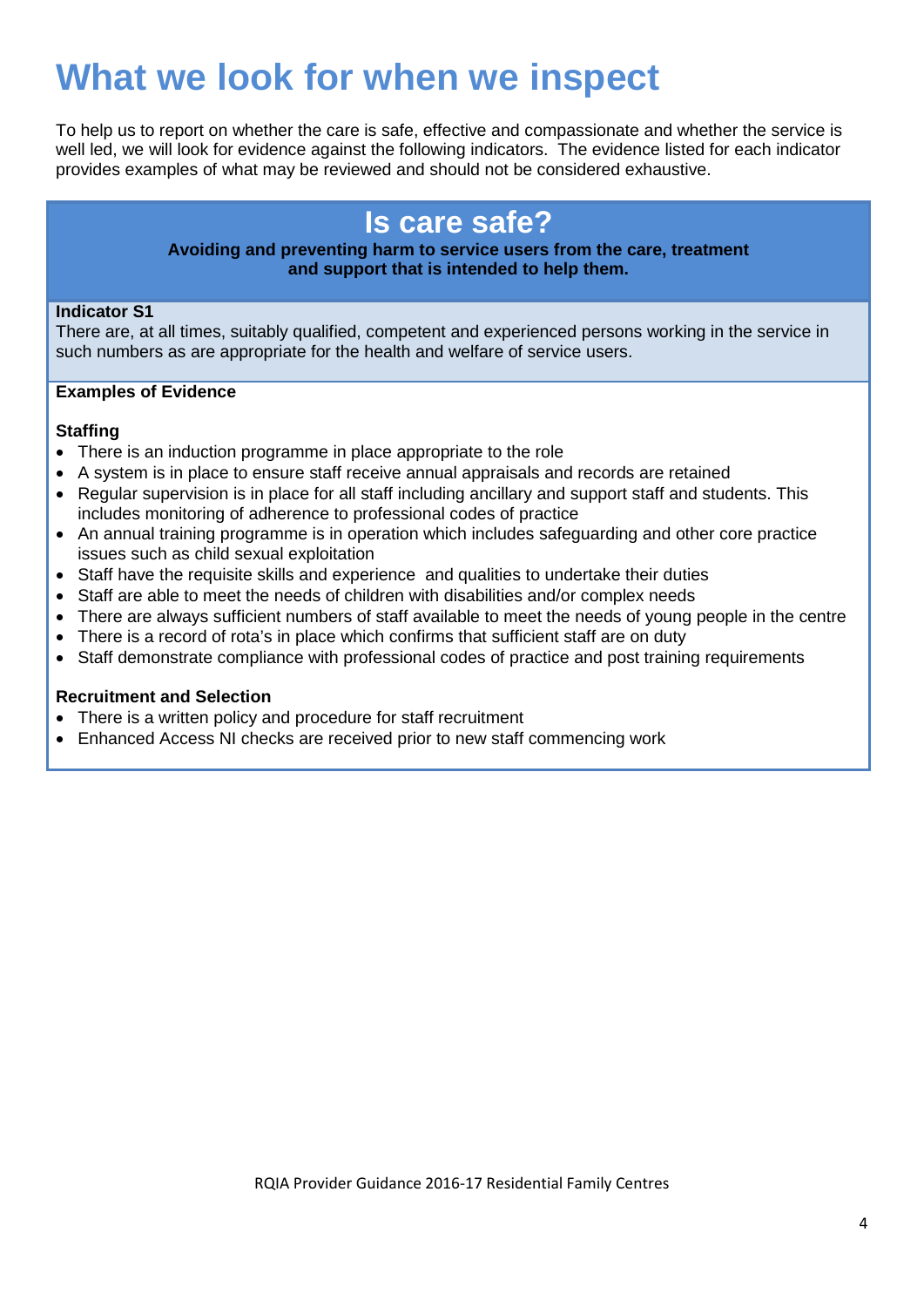### **Indicator S2**

The service promotes and makes proper provision for the welfare, care and protection of service users.

### **Examples of Evidence**

### **Safeguarding**

- All suspected, alleged or actual incidents of abuse are fully and promptly referred to the appropriate agencies for investigation in accordance with written policies and procedures and records of action and outcomes are maintained
- The Area Child Protection Committee regional child protection policies and procedures are available at the project
- There is a child protection policy and safeguarding statement to meet the needs of the centre.
- Safeguarding issues are addressed and recorded as a key component of supervision
- There is a strategy in place for the prevention of bullying and written policies and procedures for countering any incidents of bullying as they occur
- There are written policies and procedures in place in respect of allegations of misconduct, incidents, whistle blowing and the reporting and management of serious adverse incidents. These policies are included in the induction/training manual for staff. There is a record of staff attendance at mandatory safeguarding training
- Investigations into allegations or suspicions of harm are handled fairly, consistently and quickly in a way which safeguards children and young people and the person making the allegation whilst the same time appropriately supporting the staff member who is the subject of the allegation
- Written records are created and available in respect of any investigation including outcomes and subsequent action taken by staff. A register of all untoward incidents and associated action plans is maintained at the centre. There is evidence of joint working with PSNI and relevant agencies to underpin the safety and welfare of children and families

### **Indicator S3**

There are systems in place to ensure that unnecessary risks to the health, welfare or safety of service users are identified, managed and where possible eliminated.

- There is an awareness of DHSSPS standards, initiatives and guidance on promoting the health of families including physical, mental and emotional health needs as well as general well -being and lifestyle
- Risk assessments and support plans are completed and regularly reviewed in co-operation with the families
- Intervention and support is sought from a range of multi-disciplinary agencies to help the family in a planned way
- The team meetings clearly evidence discussions about risk assessments and strategies to support vulnerable families and children
- There is an annual quality review report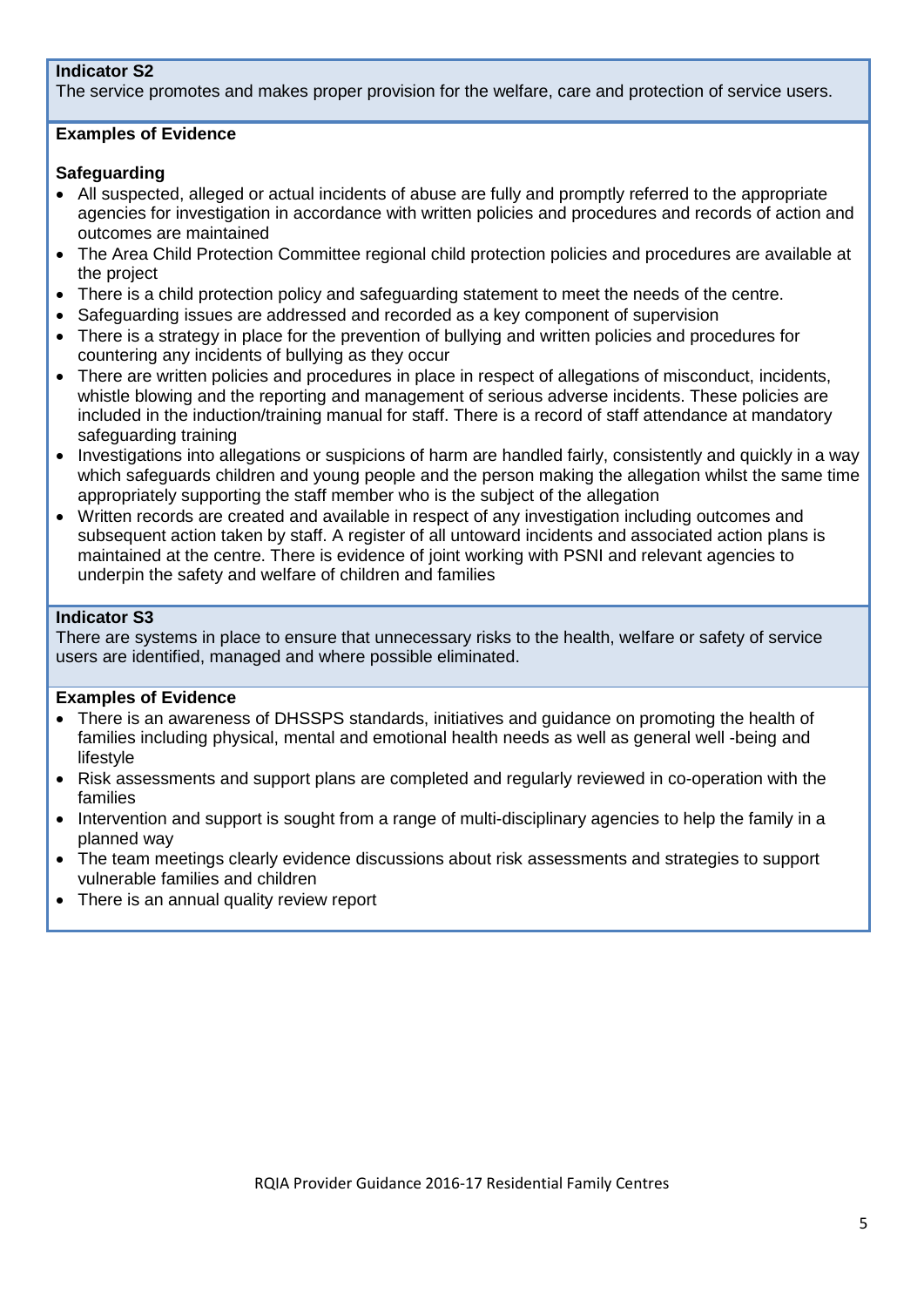### **Indicator S4**

The premises and grounds are safe, well maintained and suitable for their stated purpose.

### **Examples of Evidence**

### **Environment**

- The centre is clean, clutter free, warm and pleasant
- The premises and grounds are well maintained, suitable and accessible to families
- There is information, training, support and monitoring of staff in respect of the environment for example fire safety, relevant risk assessments are in place and action is taken to manage risks
- There are arrangements in place in relation to maintaining the environment (e.g. servicing of lift/gas/boiler/fire detection systems/fire-fighting equipment, fixed electrical wiring installation, legionella risk assessment)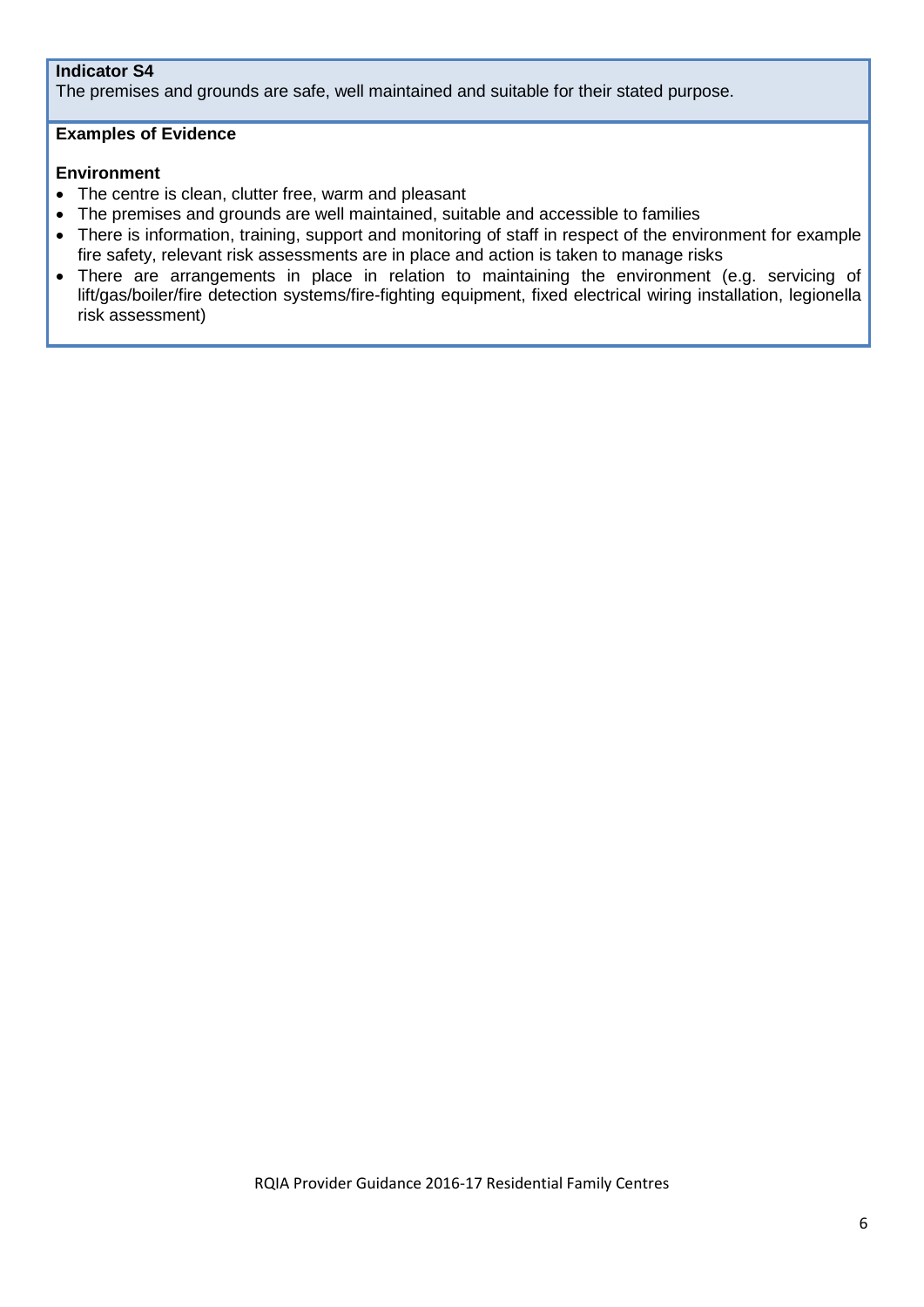### **Is care effective?**

### **The right care, at the right time in the right place with the best outcome.**

### **Indicator E1**

The service responds appropriately to and meets the assessed needs of the people who use the service.

### **Examples of Evidence**

- An up to date case file is maintained for each family accommodated in the centre. This is comprehensive and includes information about the families background, adverse experiences and clear plan to respond to need
- There is evidence of the trust and the centre working in a co-operative and collaborative manner
- Care planning and care records are available as appropriate
- There are systems in place to ensure the transfer of information to the centre in a timely manner to assist the staff prepare to receive families
- Recordings are in line with professional Codes of Practice

### **Indicator E2**

There are arrangements in place to monitor, audit and review the effectiveness and quality of care delivered to service users at appropriate intervals.

### **Examples of Evidence**

- There are support and review meetings held at the centre including looked after child (LAC) review meetings. These are held within timescales to agree plans, to evaluate outcomes and plot future progress
- Evidence is available that there is appropriate monitoring of the delivery of quality care services, adherence to standards and promotion of improved outcomes for families. The registered person completes a monthly monitoring report which is available for inspection.
- Staff members have been trained in how to understand and respond to families who have experienced multiple adversities
- The centre has in place effective governance arrangements which assure that monitoring and review mechanisms are in place. There is evidence of action being taken in response to identified issues or unmet need

### **Indicator E3**

There are robust systems in place to promote effective communication between service users, staff and other key stakeholders.

- There is an open and transparent culture that facilitates the sharing of information
- There are effective communication systems and processes between the centre and families
- Families are aware of who to contact in the centre if they want advice or have any issues or concerns
- Records are kept on each families progress and the work undertaken with them by staff
- Staff meetings are held on a regular basis and minutes are retained
- Staff can communicate effectively with families, HSC trusts and other key stakeholders
- Learning from complaints, incidents and near misses is effectively disseminated to staff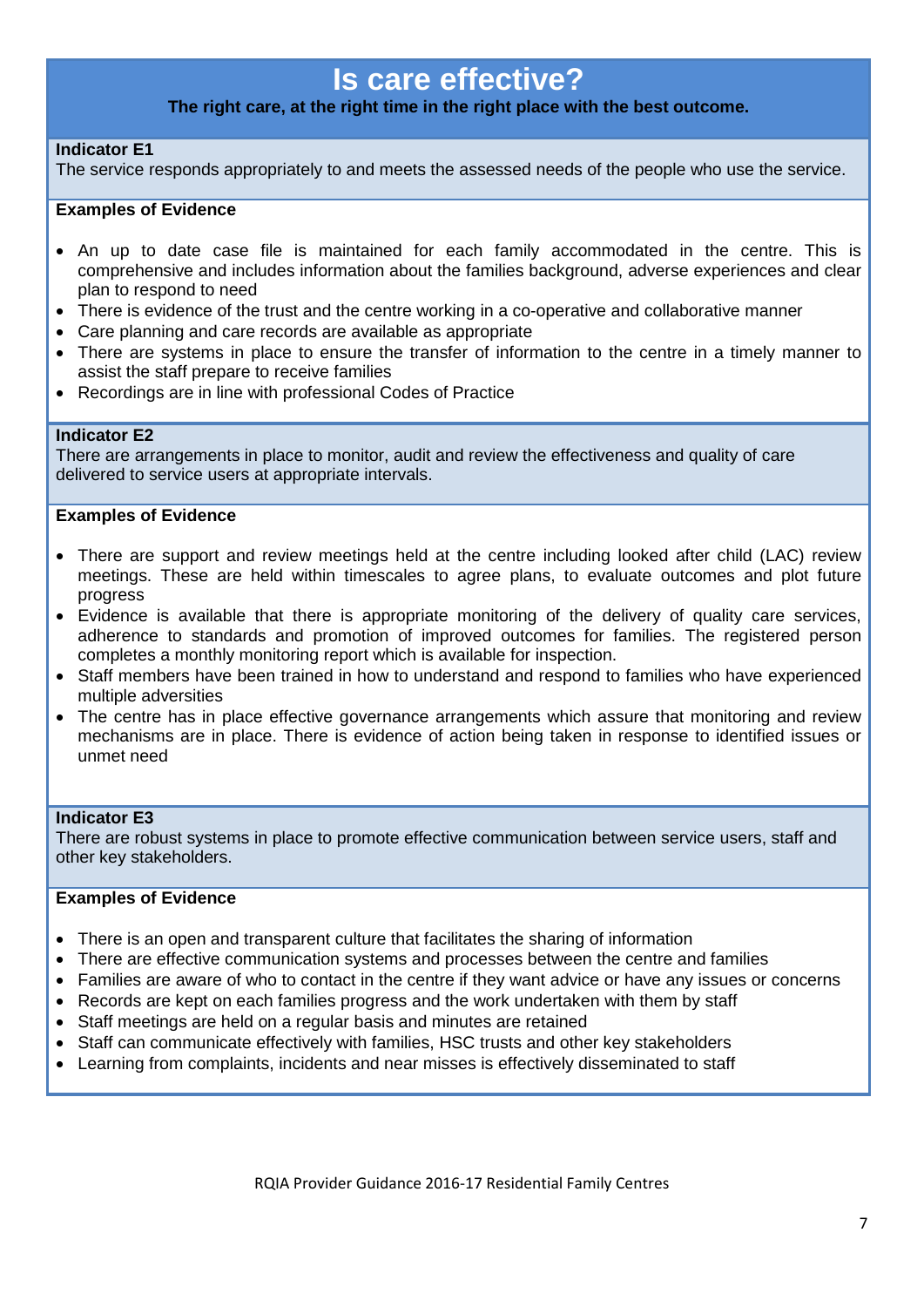### **Is care compassionate?**

### **Service users are treated with dignity and respect and should be fully involved in decisions affecting their treatment, care and support.**

### **Indicator C1**

There is a culture/ethos that supports the values of dignity and respect, independence, rights, equality and diversity, choice and consent of service users.

### **Examples of Evidence**

- Discussion with staff and observation of interactions demonstrate children and families are treated with dignity and respect
- The centre promotes and respects privacy of families and manages information confidentially
- There are arrangements in place to assist young people with a disability or who require extra support
- The records evidence that young people's rights are upheld and staff operate from a clear professional value base
- There is evidence of staff training/awareness of a rights based approach to care delivery
- Staff are able to provide examples of making positive relationships with families

### **Indicator C2**

Service users are listened to, valued and communicated with, in an appropriate manner.

### **Examples of Evidence**

- Families and children feel they are valued and their views have been taking into account and used to inform decisions
- The centre has a written policy detailing the arrangements for obtaining the views of families in the decision making process about their care plans and review arrangements
- Where young people have specialist communication requirements and need assistance to communicate this is assessed and facilitated
- There are meaningful feedback mechanisms in place that lead to action by staff to address informal concerns and grievances
- There are arrangements for providing information in alternative formats/interpreter services, if applicable

#### **Indicator C3**

There are systems in place to ensure that the views and opinions of service users, and or their representatives, are sought and taken into account in all matters affecting them.

- RQIA questionnaires for young people and staff support the view that compassionate care is in place
- Families and children are actively supported to participate and be involved in planning their lives
- Families and children are encouraged to approach any member of staff with their personal concerns, needs and wishes on an informal basis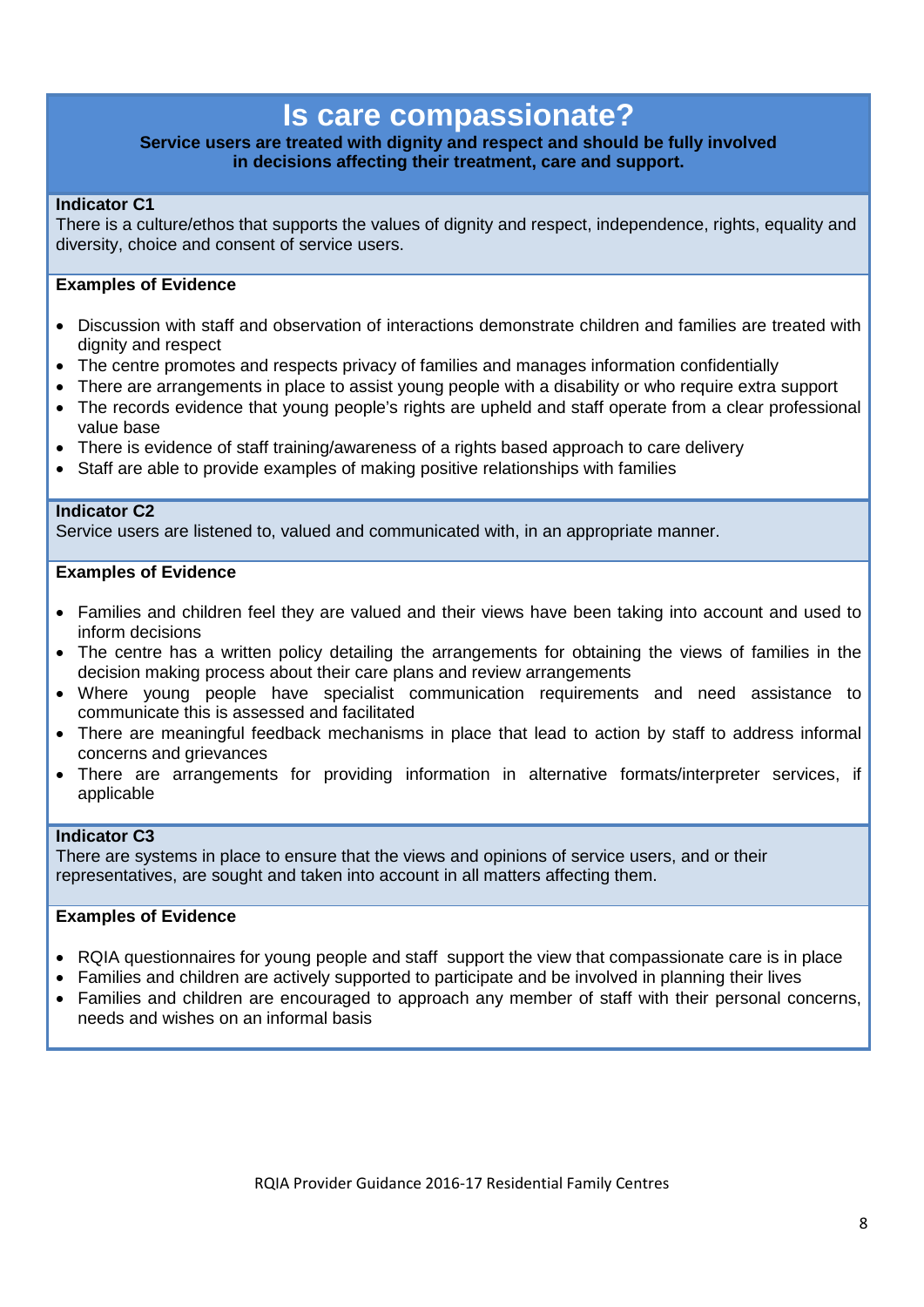### **Is the service well led?**

**Effective leadership, management and governance which creates a culture focused on the needs and the experiences of service users in order to deliver safe, effective and compassionate care.**

### **Indicator L1**

There are management and governance systems in place to meet the needs of service users.

### **Examples of Evidence**

### **Governance Arrangements**

- The registered provider monitors the quality of services and there are arrangements in place to audit and review the quality of care
- There are clearly identified lines of professional and corporate accountability
- There are effective systems to discharge, monitor and report on service delivery and the quality of care
- There are effective systems for identifying and escalating risks to the relevant statutory authority
- There are arrangements in place for policies and procedures to be reviewed on a regular basis
- Policies are centrally indexed and retained in a manner which is easily accessible by staff
- There are clear and documented systems in place for the management of records in accordance with legislative requirements and regional guidance for records management
- Arrangements are in place to review risk assessments (e.g. legionella, fire, HTM 01-05 Infection prevention society audit, COSHH)

### **Complaints**

- The practice has a complaints policy and procedure in accordance with the relevant legislation and DHSSPS guidance on complaints handling
- There are clear arrangements for the management of complaints
- Records are kept of all complaints and these include details of all communications with complainants, the result of any investigation, the outcome and the action taken
- Information from complaints is used to improve the quality of services
- Staff know how to receive and deal with complaints
- Arrangements are in place to audit complaints to identify trends and enhance service provision

### **Incidents**

- The establishment has an incident policy and procedure in place
- Incidents are effectively documented and investigated in line with the standards and guidance
- All relevant incidents are reported to the statutory authorities in accordance with legislation and procedures

### **Audits**

- There are arrangements in place to monitor, audit and review the quality of service
- The results of audits are analysed and actions identified for improvement are imbedded into practice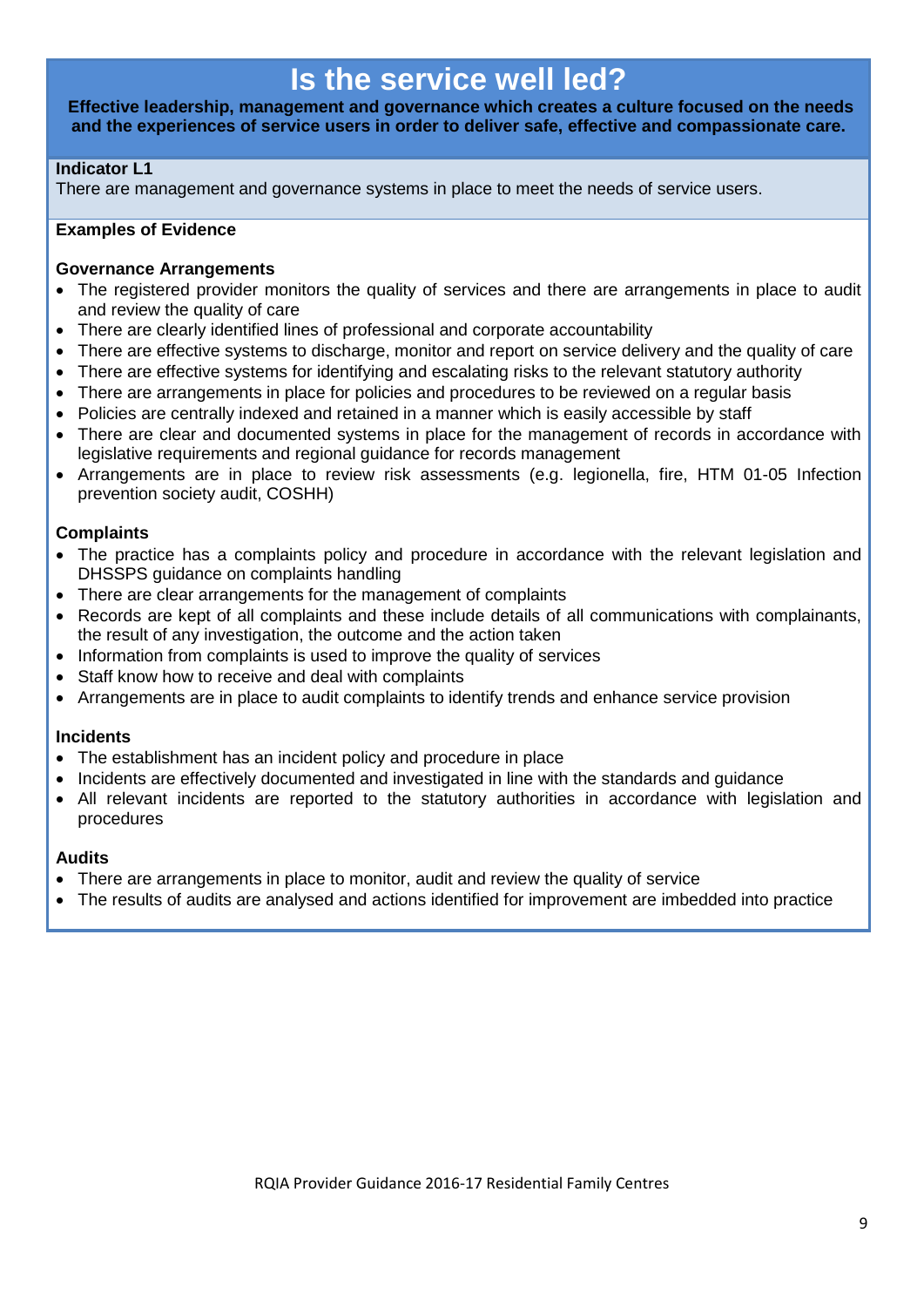### **Indicator L2**

There are management and governance systems in place that drive quality improvement.

### **Examples of Evidence**

### **Quality Improvement**

• There is evidence of a systematic approach to the review of available data and information, in order to make changes that improve quality, and add benefit to the organisation, families and children

### **Quality Assurance**

- Arrangements are in place for staff supervision and appraisal
- There is collaborative working with external stakeholders
- Audits of incidents are undertaken and learning outcomes are identified and disseminated throughout the organisation

#### **Indicator L3**

There is a clear organisational structure and all staff are aware of their roles, responsibility and accountability within the overall structure.

#### **Examples of Evidence**

- There is a defined organisational and management structure that identifies the lines of accountability, specific roles and details responsibilities of all areas of the centre
- There is a workforce strategy that ensures clarity in respect of structure, function, roles and responsibilities of staff. Each person is fully supported and trained to carry out their role
- Staff are aware of their roles and responsibilities and actions to be taken should they have a concern
- Families and children are aware of the roles of staff and who to speak with if they need advice or have issues/concerns
- The provider is kept informed regarding concerns related to the day to day running of the practice
- The governance arrangements in place are effective, responsive to need and fit for purpose

#### **Indicator L4**

The registered person/s operates the service in accordance with the regulatory framework.

### **Examples of Evidence**

- The Statement of Purpose and service users guide are kept under review, revised when necessary and updated
- The manager responds in a timely manner to matters raised during the inspection (e.g. notifications, reports/QIPs, escalation to Health and Social Care Board)

#### **Indicator L5**

There are effective working relationships with internal and external stakeholders.

- There is a whistleblowing policy and procedure and staff are aware of this
- Arrangements are in place for staff to access their line manager in a formal and informal manner
- There are arrangements in place to support staff (e.g. staff meetings, appraisal and supervision)
- Discussion with staff confirmed that there are good working relationships and that management are responsive to suggestions/concerns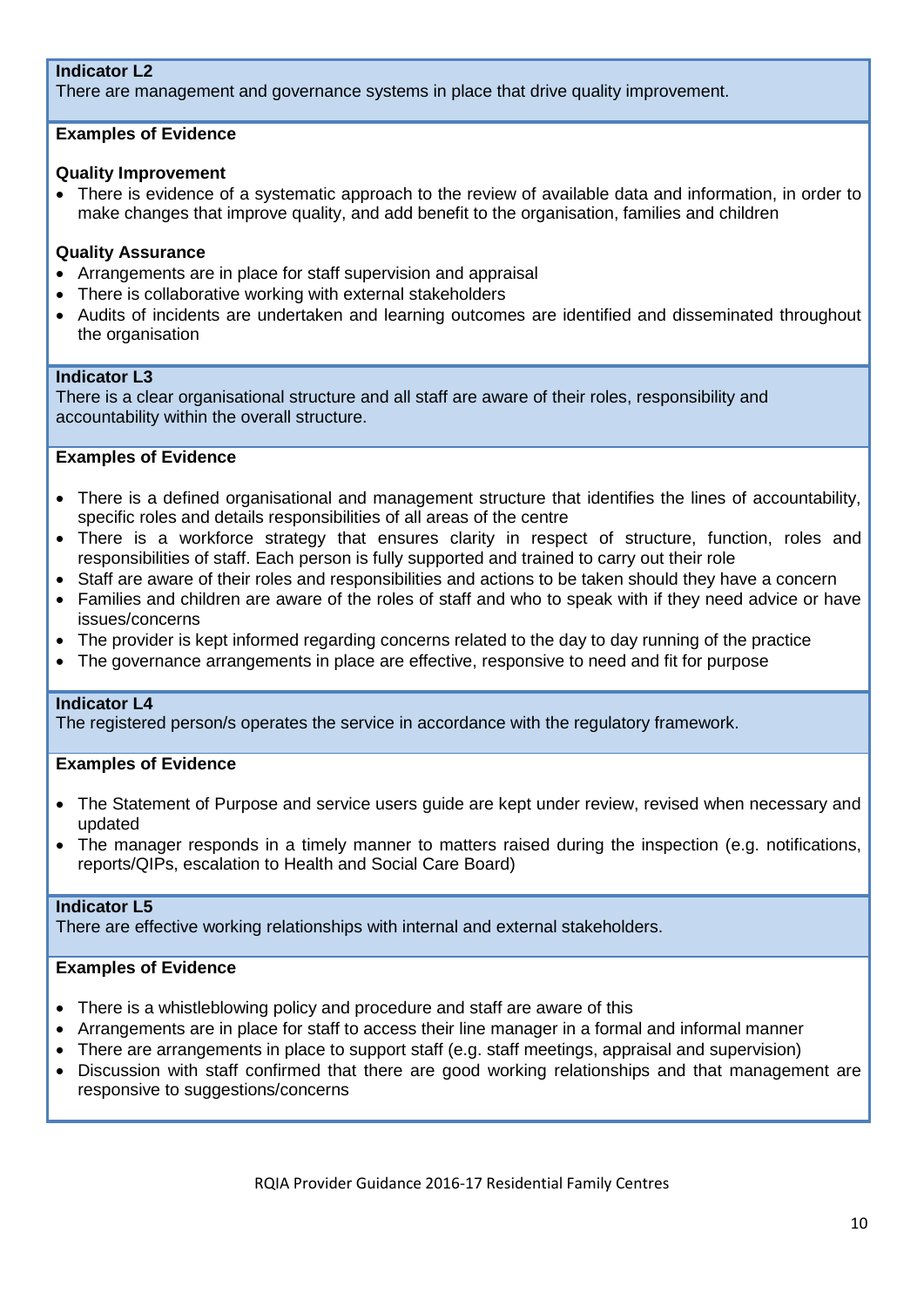# **Inspection reports**

.

Our inspection reports will reflect the findings from the inspection. Where it is appropriate, a Quality Improvement Plan (QIP) will detail those areas requiring improvement to ensure the service is compliant with the relevant regulations and standards. Where either no requirements or recommendations result from the inspection this will be reflected in the report.

It should be noted that inspection reports should not be regarded as a comprehensive review of all strengths and areas for improvement that exist in a service. The findings reported on are those which came to the attention of RQIA during the course of the inspection. The findings contained within inspection reports do not exempt the service provider from their responsibility for maintaining compliance with legislation, standards and best practice.